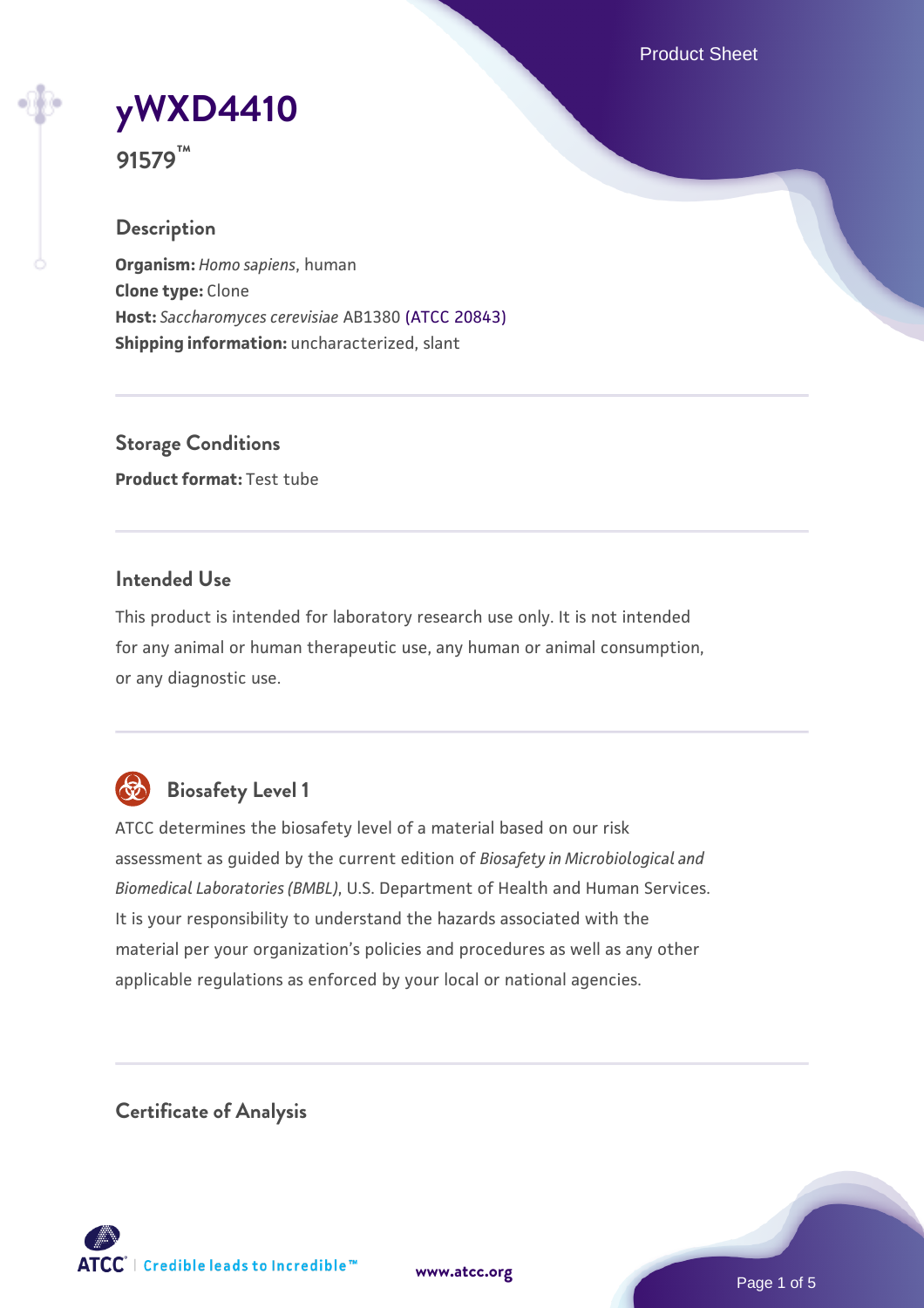### **[yWXD4410](https://www.atcc.org/products/91579)** Product Sheet **91579**

For batch-specific test results, refer to the applicable certificate of analysis that can be found at www.atcc.org.

### **Insert Information**

**Type of DNA:** genomic **Genome:** Homo sapiens **Chromosome:** X X pter-q27.3 **Gene name:** DNA Segment, single copy **Gene product:** DNA Segment, single copy [DXS3382] **Gene symbol:** DXS3382 **Contains complete coding sequence:** Unknown **Insert end:** EcoRI

#### **Vector Information**

**Construct size (kb):** 225.0 **Intact vector size:** 11.454 **Vector name:** pYAC4 **Type of vector:** YAC **Host range:** *Saccharomyces cerevisiae*; *Escherichia coli* **Vector information:** other: telomere, 3548-4235 other: telomere, 6012-6699 Cross references: DNA Seq. Acc.: U01086 **Cloning sites:** EcoRI **Markers:** SUP4; HIS3; ampR; URA3; TRP1 **Replicon:** pMB1, 7186-7186; ARS1, 9632-10376

# **Growth Conditions**

**Medium:** 



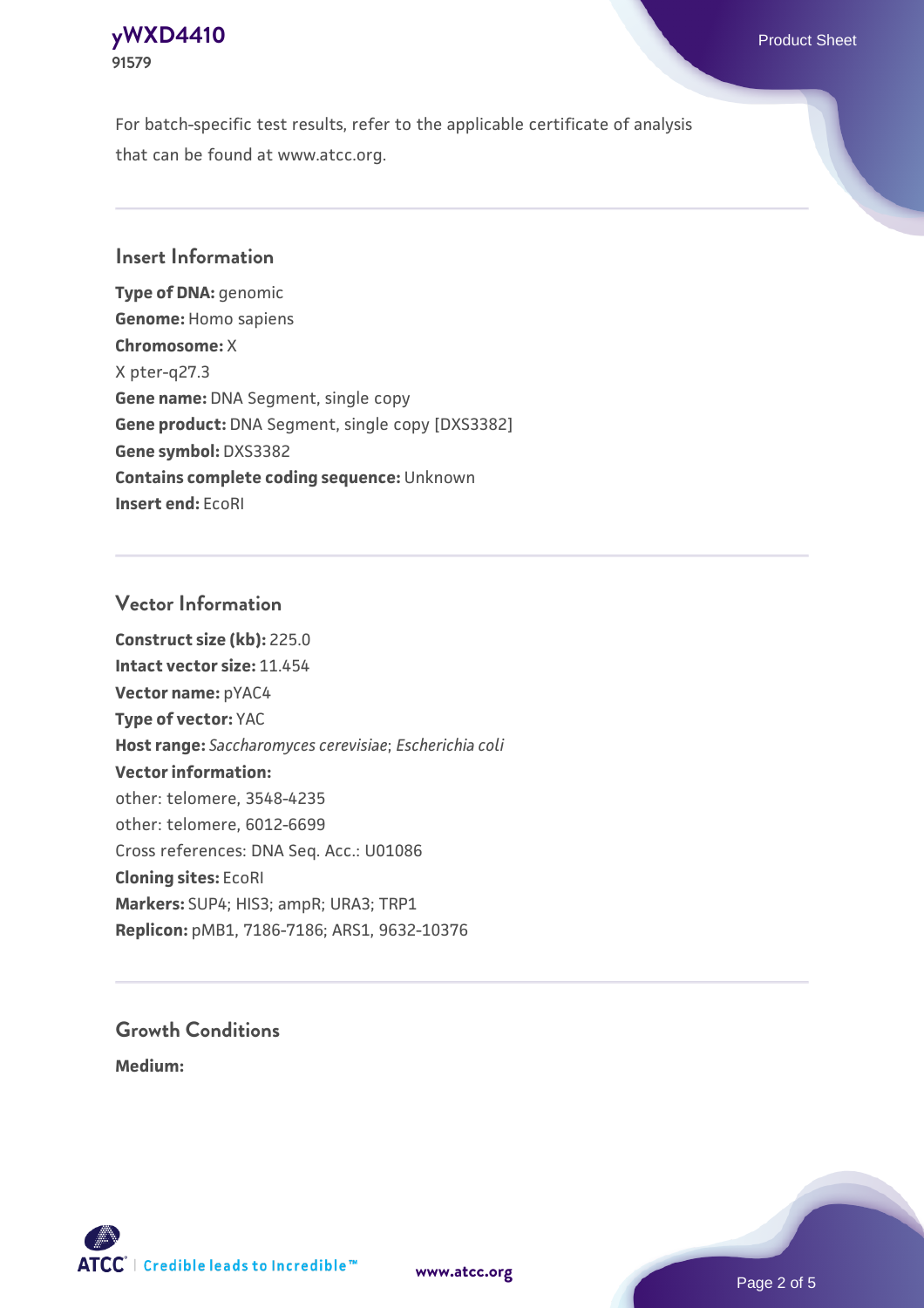#### **[yWXD4410](https://www.atcc.org/products/91579)** Product Sheet **91579**

[ATCC Medium 1245: YEPD](https://www.atcc.org/-/media/product-assets/documents/microbial-media-formulations/1/2/4/5/atcc-medium-1245.pdf?rev=705ca55d1b6f490a808a965d5c072196) **Temperature:** 30°C

#### **Notes**

More information may be available from ATCC (http://www.atcc.org or 703- 365-2620).

# **Material Citation**

If use of this material results in a scientific publication, please cite the material in the following manner: yWXD4410 (ATCC 91579)

# **References**

References and other information relating to this material are available at www.atcc.org.

# **Warranty**

The product is provided 'AS IS' and the viability of ATCC® products is warranted for 30 days from the date of shipment, provided that the customer has stored and handled the product according to the information included on the product information sheet, website, and Certificate of Analysis. For living cultures, ATCC lists the media formulation and reagents that have been found to be effective for the product. While other unspecified media and reagents may also produce satisfactory results, a change in the ATCC and/or depositor-recommended protocols may affect the recovery, growth, and/or function of the product. If an alternative medium formulation or reagent is used, the ATCC warranty for viability is no longer



**[www.atcc.org](http://www.atcc.org)**

Page 3 of 5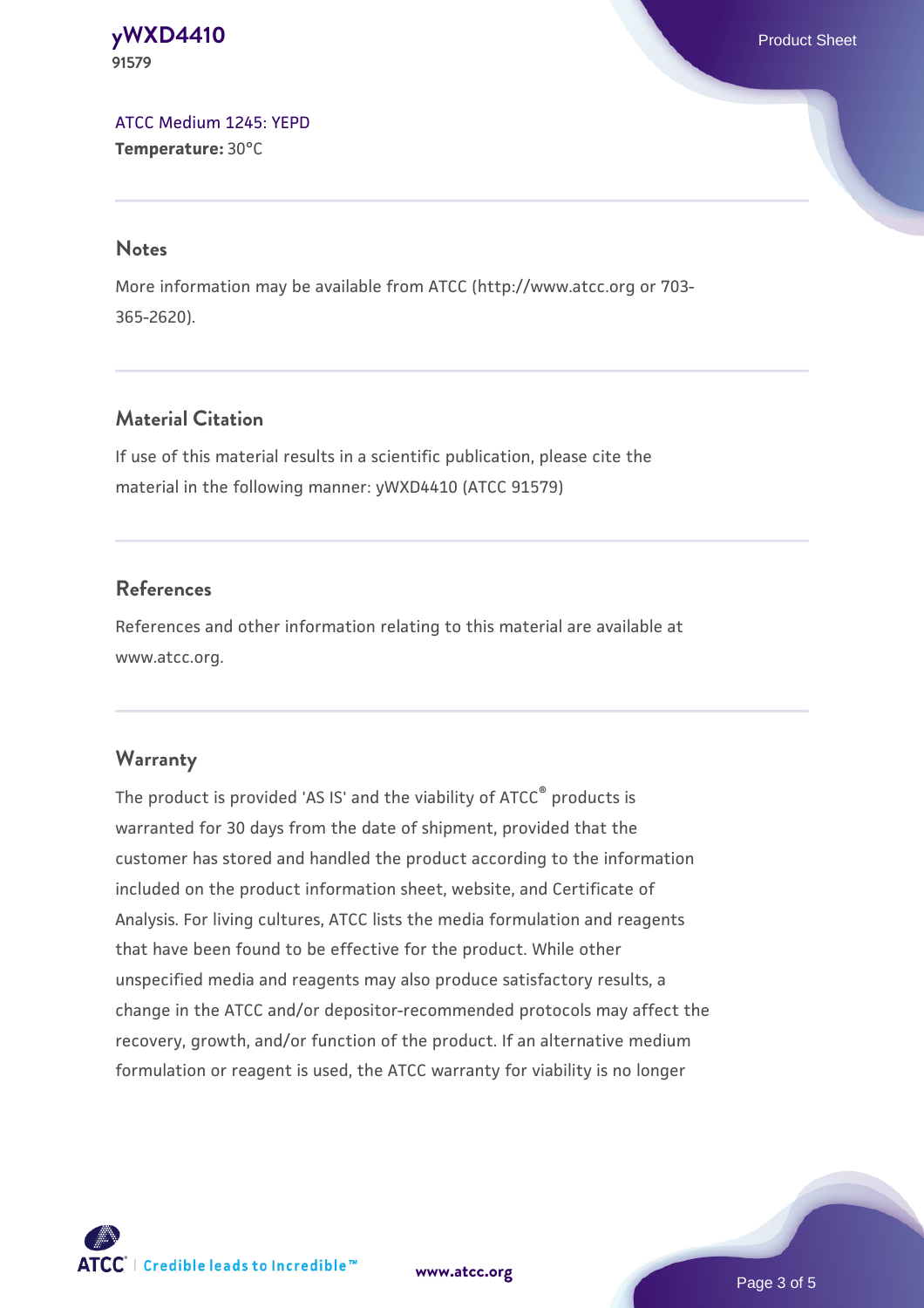**[yWXD4410](https://www.atcc.org/products/91579)** Product Sheet **91579**

valid. Except as expressly set forth herein, no other warranties of any kind are provided, express or implied, including, but not limited to, any implied warranties of merchantability, fitness for a particular purpose, manufacture according to cGMP standards, typicality, safety, accuracy, and/or noninfringement.

#### **Disclaimers**

This product is intended for laboratory research use only. It is not intended for any animal or human therapeutic use, any human or animal consumption, or any diagnostic use. Any proposed commercial use is prohibited without a license from ATCC.

While ATCC uses reasonable efforts to include accurate and up-to-date information on this product sheet, ATCC makes no warranties or representations as to its accuracy. Citations from scientific literature and patents are provided for informational purposes only. ATCC does not warrant that such information has been confirmed to be accurate or complete and the customer bears the sole responsibility of confirming the accuracy and completeness of any such information.

This product is sent on the condition that the customer is responsible for and assumes all risk and responsibility in connection with the receipt, handling, storage, disposal, and use of the ATCC product including without limitation taking all appropriate safety and handling precautions to minimize health or environmental risk. As a condition of receiving the material, the customer agrees that any activity undertaken with the ATCC product and any progeny or modifications will be conducted in compliance with all applicable laws, regulations, and guidelines. This product is provided 'AS IS' with no representations or warranties whatsoever except as expressly set forth herein and in no event shall ATCC, its parents, subsidiaries, directors, officers, agents, employees, assigns, successors, and affiliates be liable for indirect, special, incidental, or consequential damages of any kind in connection with or arising out of the customer's use of the product. While reasonable effort is made to ensure authenticity and reliability of materials on deposit, ATCC is not liable for damages arising from the misidentification or



**[www.atcc.org](http://www.atcc.org)**

Page 4 of 5